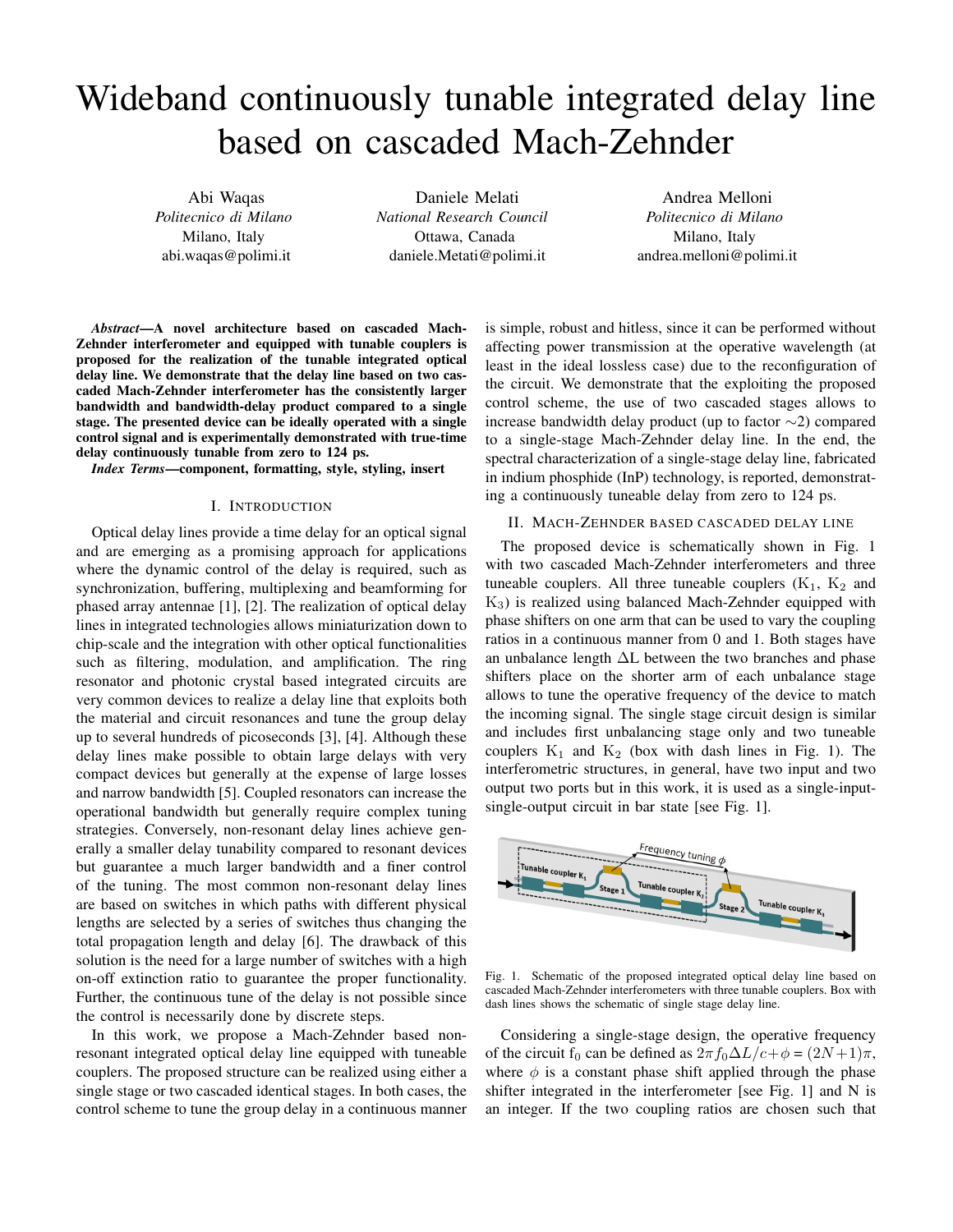$K_1 = K_2 = K$ , the group delay  $\tau$  at operative frequency  $f_0$ in the bar, state can be written as  $\tau(f_0) = \tau_0 + K(n_0 \Delta L)/c$  $= \tau_0$  + TK, where is T is the maximum achievable group delay depends on the unbalanced length  $\Delta L$ , n<sub>q</sub> is the group index of the waveguide, c is the speed of light and  $\tau_0$  is the minimum delay associated with the shortest branch of the interferometer. The simulation of the transmission and normalized group delay  $[(\tau - \tau_0)/T]$  of the circuit is reported in Fig. 2 (a) and Fig. 2 (b), respectively, as a function of the normalized frequency  $[(f-f<sub>0</sub>)/FSR$  where FSR the Free Spectral Range of the circuit] for different values of K from 0 to 1 and neglecting propagation losses. The minimum normalized group delay 0 corresponds to  $\tau_0$  whereas maximum normalized group delay 1 corresponds to  $\tau_0$  + T, the maximum group delay obtained travelling through the longest branch of the interferometer. As can be seen, at the frequency  $f_0$  (marked with vertical dash lines in Fig. 2) the intensity transfer function of the circuit is constant and does not depend on K whereas the normalized group delay increases linearly with K. The normalized 3-dB bandwidth around  $f_0$  can be calculated as  $B = FSR/\pi \cdot \arccos[(K - 0.5)^2/K(1 - K)]$ . The minimum bandwidth of B=FSR/2 is reached at  $K = 0.5$ .



Fig. 2. Simulation of the transmission and the normalized group delay of a single stage delay line (a,b) and a two stage delay line (c,d) as a function of normalized frequency for different values of K. Vertical dash line shows the operative frequency.

The features of continuous delay tuning and constant output power at  $f_0$  can be retained also with a delay line realized with two cascaded identical Mach-Zehnder interferometers. In this case, the three coupling ratios have to be chosen such that  $K = K_1 = K_3 = (\sin^2 \theta)$  and  $K_2 = (\sin^2 2\theta)$ , where  $\theta$  is the phase delay induced by the phase shifter in the tunable couplers. This control strategy ensures the largest 3 dB bandwidth of the device and a linear dependence of the delay on K. Simulations of the power transmission and induced group delay of the cascaded delay line is shown in Fig. 2 (c) and (d), respectively, for different value of K (the choice of a value for K directly determines the coupling ratio of all the three couplers according to the relations reported above). As can be seen, the normalized group delay at the operative frequency now ranges from 0 to 2, according to the linear relation  $\tau(f_0) = \tau + 2TK$ . The actual group delay can hence be continuously changed from  $\tau_0$  to  $\tau_0$  + 2T, doubling the tuning range of the delay line compared to a single-stage circuit. Interestingly this increase does not come at the expense of a narrower operative bandwidth, as can be seen in Fig. 2 (c). The minimum 3-dB bandwidth is now obtained with  $K = 0.14$  $(K_2 = 0.5)$  and is about 27% larger than that of a single Mach-Zehnder, resulting also in a more flat-top passband.

## III. COMPARISON OF DELAY LINES



Fig. 3. Bandwidth-delay product calculated as function of the coupling coefficient K. Data are reported for the single stage delay line [black solid line with square marker], two stages delay line [blue solid line with circle markers] an all-pass ring resonator used out of resonance [green dashed line] and the same ring used at the resonance frequency [brown dot-dashed line].

Figure 4 reports the performance comparison of the proposed device (both single and two stages delay lines) in terms of bandwidth delay product with respect to delay line based on optical all-pass ring resonators. The ring delay line considered for the comparison has a single ring resonator equipped with a tunable coupler that allows controlling the amount of optical power coupled in and out of the resonant cavity. Also for this structure, the normalized group delay as a function of frequency and coupling coefficient K can be analytically calculated. For both cases, losses are neglected. Since the ideal case has taken into account here the 3-dB bandwidth cannot be defined for an all-pass filter, the bandwidth is measured directly on the spectrum of the group delay response for both the ring and the Mach-Zhender. In particular, the normalized bandwidth is defined as the difference between the two normalized frequencies around  $f_0 = 0$  (the operative frequency) where the normalized group delay drops by 5%. As can be seen, a ring-resonator-based delay line has a product value that is almost identical when used in resonance or off resonance [green dashed and brown dot-dashed line, respectively]. The bandwidth-delay product slowly grows with K up to about 0.15 (excluding values of K either close to 0 or close to 1). The larger group delay of the ring when used at the resonance frequency is compensated by a narrow bandwidth whereas off resonance the opposite condition applies: a lower group delay